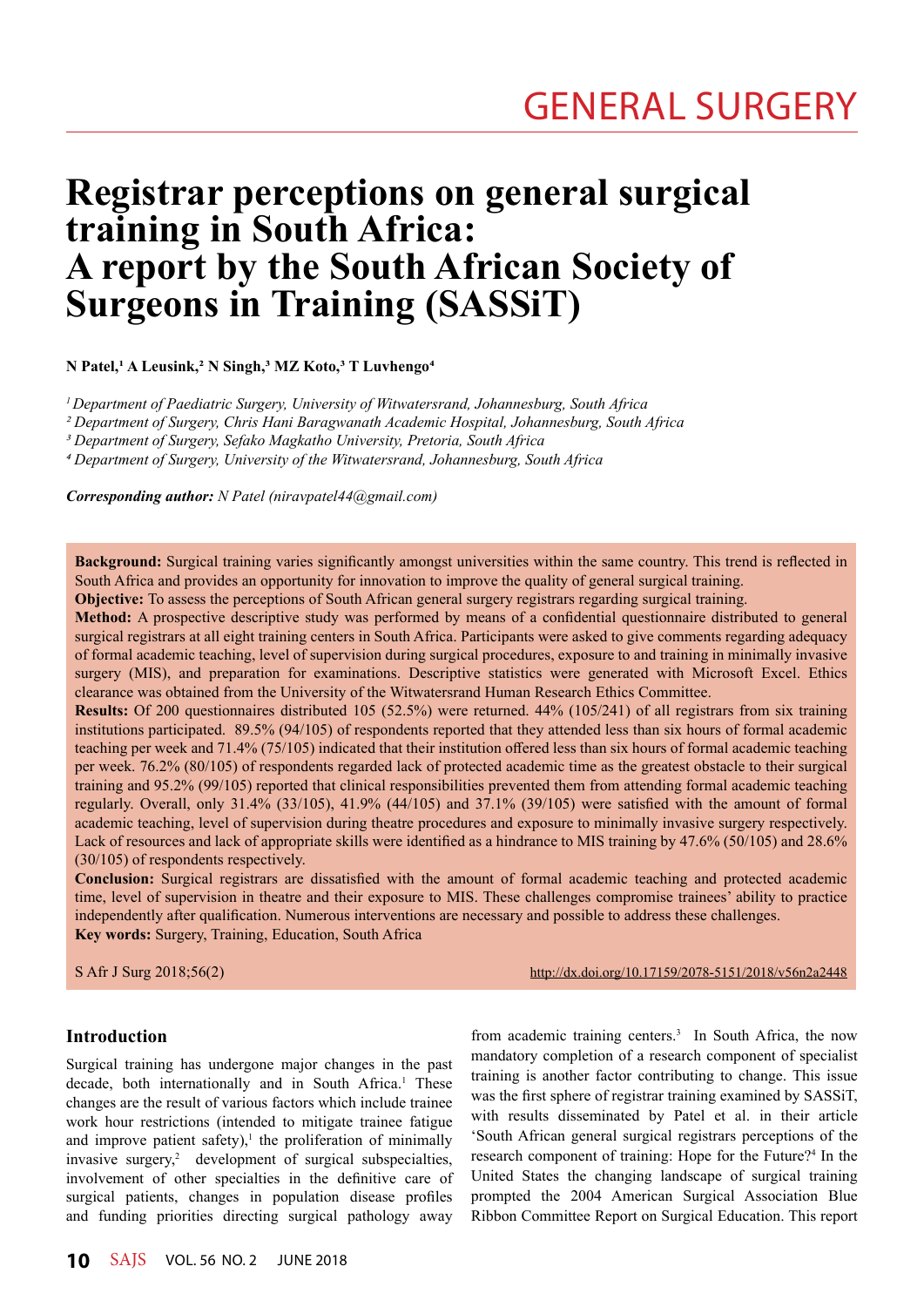emphasised the need for surgical training to be tailored to the needs of specific disease profiles and to incorporate new technologies in order to compensate for the decreased patient exposure encountered in the training of the modern surgeon.<sup>5</sup> Surgical training varies significantly amongst universities within the same country. This trend is reflected in South Africa and provides an opportunity for innovation to improve the quality of general surgical training.

A survey of general surgical residents in the United States revealed that nearly 40% of new graduates lack confidence in their surgical skills.<sup>5,6</sup> The same survey found that up to 80% of the surgical graduates elect to undertake post graduate fellowships in order to gain the confidence, maturity and clinical acumen required for independent practice.5,6 In South Africa, a 2014 study found that newly qualified specialists felt that there was insufficient exposure to the latest surgical techniques during their training, particularly in the field of minimal invasive surgery (MIS).<sup>7</sup> Furthermore, a 2014 study by Kruger et al. demonstrated that 61% of all procedures performed by surgical trainees in South Africa during the course of their training were unsupervised.8 The immediate enrolment of newly qualified trainees into fellowship programs is detrimental in low and middle income countries with significant shortages of general surgeons, high patient volumes and a wide variety of surgical pathology. Given the paucity of literature on surgical training in the local setting and within the current context of local and international challenges to surgical training, there is an urgent need to review current surgical curricula and training methods. This study aimed to assess the perceptions of general surgery registrars in South Africa regarding the adequacy of their surgical training.

## **Methods**

A prospective descriptive study was performed by means of a confidential questionnaire. The registrar representative of the South African Society of Surgeons in Training (SASSiT) at each university distributed questionnaires to surgical registrars in each department. The questionnaire was divided into four sections that assessed perceptions on: (i) time dedicated to formal academic teaching, (ii) supervised surgical training within theatre, (iii) exposure to and training in MIS, and (iv) major hindrances to surgical training. Descriptive statistics were generated with Microsoft Ethics. Clearance was obtained from the University of Witwatersrand Human Research Ethics Committee. A total of 200 questionnaires were distributed to surgical registrars at 8 universities in South Africa. All participants provided written consent; participation was voluntary and no participant received material benefit from participation. No identifying data were captured.

## **Results**

Of 200 questionnaires distributed, 52.5% (105/200) were returned representing 43.5% (105/241) of all surgical registrars nationally. Respondents spanned six of the eight medical universities in South Africa. For breakdown of respondents according to institution and year of study see Table 1 and Table 2. Specific universities are not identified in order to minimise potential for identification of respondents.

| <b>Table 1: Respondents disaggregated by University</b> |                                 |          |  |
|---------------------------------------------------------|---------------------------------|----------|--|
| <b>Institution</b>                                      | Number ( $N = 105$ ) Percentage |          |  |
| University A                                            | 29                              | 27.6%    |  |
| University B                                            | 27                              | 25.7%    |  |
| University C                                            | 17                              | $16.2\%$ |  |
| University D                                            | 11                              | $10.5\%$ |  |
| University E                                            | 11                              | 10.5%    |  |
| University F                                            | 10                              | $9.5\%$  |  |

| Table 2: Respondents disaggregated by year of study |  |  |  |  |  |  |
|-----------------------------------------------------|--|--|--|--|--|--|
|-----------------------------------------------------|--|--|--|--|--|--|

| <b>Institution</b> | Number ( $N = 105$ ) Percentage |         |  |  |
|--------------------|---------------------------------|---------|--|--|
| Year 1             | 23                              | 21.9%   |  |  |
| Year 2             | 14                              | 13.3%   |  |  |
| Year 3             | 29                              | 27.6%   |  |  |
| Year 4             | 24                              | 22.8%   |  |  |
| Year 5             | 13                              | 12.4%   |  |  |
| Year 6             | $\mathfrak{D}$                  | $2.0\%$ |  |  |

As presented in Table 3, 71.4% (75/105) of respondents reported that their institution offered less than six hours of formal academic teaching per week and 89.5% (94/105) indicated that they attended less than six hours of academic teaching weekly. 95.2% (99/105) reported that clinical responsibilities prevented them from attending formal academic teaching regularly and 31.4% (33/105) were satisfied with the amount of formal academic teaching offered at their institution.

| Table 3: Breakdown of registrars according to number agreeing  |
|----------------------------------------------------------------|
| with statements regarding formal academic teaching $(N = 105)$ |

| <b>Parameter</b>                                                                                           | <b>Number</b> | Percentage |
|------------------------------------------------------------------------------------------------------------|---------------|------------|
| Less than 6 hours formal teaching<br>offered at institution per week.                                      | 75            | 71.4%      |
| Less than 6 hours of formal teaching<br>attended by registrars per week.                                   | 94            | 89.5%      |
| Responsibilities of surgical unit<br>being the major obstacle preventing<br>attendance of formal teaching. | 99            | 95.2%      |
| Academic teaching at institution is<br>useful in preparation for FCS (SA)<br>Examination.                  | 59            | 56.2%      |
| Academic teaching at institution is<br>useful in preparation for independent<br>practice.                  | 62            | 59.0%      |
| Do you feel satisfied with the<br>amount of formal teaching offered at<br>your institution?                | 33            | 31.4%      |

FCS (SA) = Fellow of the College of Surgeons in the Colleges of Medicine of South Africa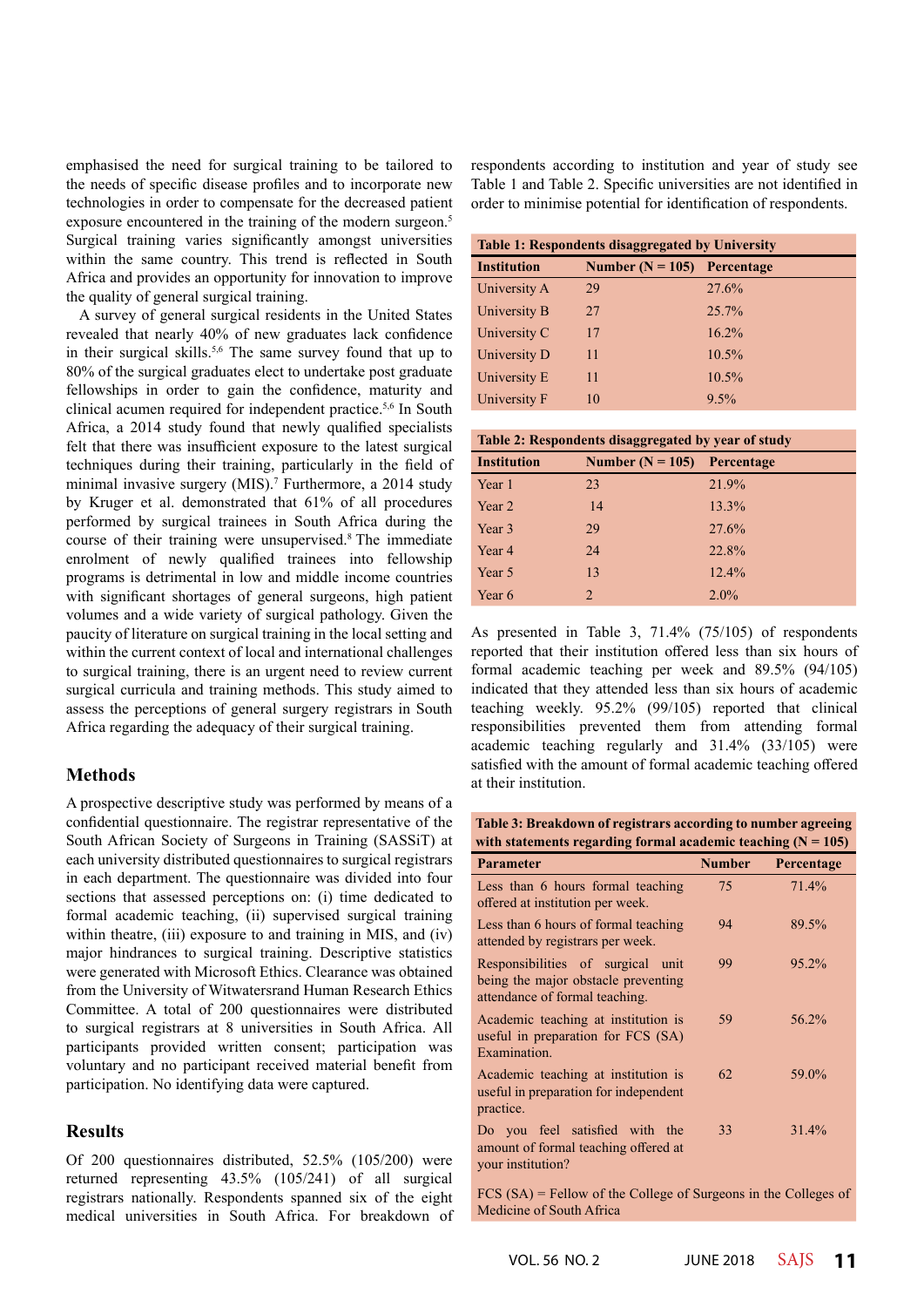85.7% (90/105) of respondents reported receiving less than six hours of supervised surgical training per week and only 20.9% (22/105) reported the opportunity to be the primary surgeon in more than half of all elective cases. Only 37.1% (39/105) of registrars reported receiving adequate training in MIS. Further data on registrar perceptions of supervised surgical training are presented in Table 4.

**Table 4: Distribution of registrars according to number** 

| agreeing with statements regarding supervised surgical<br>training $(N = 105)$                           |    |                          |
|----------------------------------------------------------------------------------------------------------|----|--------------------------|
| <b>Parameter</b>                                                                                         |    | <b>Number Percentage</b> |
| Registrars receive less than 6 hours of<br>supervised surgical training per week.                        | 90 | 85.7%                    |
| Registrars are given the opportunity to<br>be primary surgeon in more than 50% of<br>elective cases.     | 22 | 20.9%                    |
| Supervised surgical training at institution<br>is useful in preparation for FCS (SA)<br>Examination.     | 59 | 56.2%                    |
| Supervised surgical training at institution<br>is useful in preparation for independent<br>practice.     | 62 | 59.0%                    |
| Do you feel satisfied with the amount of<br>supervised surgical training offered at<br>your institution? | 44 | 41.9%                    |
| Registrars receive adequate training in<br>minimally invasive surgery.                                   | 39 | 37.1%                    |

Lack of resources and appropriate skills were identified as hindrances to MIS training by 47.6% (50/105) and 28.6%  $(30/105)$  of respondents, respectively. 76.2%  $(80/105)$  of respondents regarded lack of protected academic time as the greatest hindrance to their surgical training. These data are presented in Table 5.

|                      | Table 5: Distribution of registrars according to number      |  |
|----------------------|--------------------------------------------------------------|--|
|                      | who agreed with factors identified as hindrances to surgical |  |
| training $(N = 105)$ |                                                              |  |

| Parameter                                                                                                   |    | <b>Number</b> Percentage |
|-------------------------------------------------------------------------------------------------------------|----|--------------------------|
| The greatest hindrance to training in<br>minimally invasive surgery at institution<br>is lack of resources. | 50 | 47.6%                    |
| The greatest hindrance to training in<br>minimally invasive surgery at institution<br>is lack of skills.    | 30 | 28.6%                    |
| The greatest hindrance on overall training<br>is insufficient protected time.                               | 80 | 76.2%                    |
| The greatest hindrance on overall<br>surgical training is insufficient consultant<br>involvement.           | 18 | 17.1%                    |

## **Discussion**

General surgical training in South Africa is sought after by international and local trainees due to an abundance of surgical pathologies and the opportunity for hands-on experience.<sup>9</sup> Training in general surgery is offered at eight medical schools in South Africa. Although examinations and registration are centralised, the responsibility for training falls on the surgical department of each of the medical schools. Training methodologies vary significantly between departments leading to disparities in the academic and clinical exposure of trainees.<sup>10</sup> Disparity in training is due to numerous factors including the existence of specialised surgical units, access to specialised surgical equipment, the use of extended training programs (such as regional hospitals) and the ability for some centres to offer training opportunities in private university affiliated institutions.<sup>11</sup> For the majority of surgical registrars clinical training occurs exclusively within public sector hospitals experiencing challenges such as staff and other resource shortages, poor infrastructure, and high patient loads.<sup>12</sup>

It is concerning that less than one third of registrars (31.4%) are satisfied with the amount of formal academic teaching offered at their institution and that close to 90% attend less than six hours of academic teaching per week. This is despite the fact that the majority of registrars (59%) agree that formal teaching is vital in the preparation of surgical trainees for independent practice. An overwhelming majority (95.2%) of registrars consider clinical responsibilities the main obstacle to participation in academic teaching. Further, 76.2% of registrars identified a lack of protected academic time as a key impediment to surgical training. Emphasis on service delivery over academic commitments is a recurring finding in local studies over the past two decades as reflected in Thomson and Baker<sup>13</sup> and Kong et al.<sup>1</sup> Due to the large burden of disease and shortage of general surgeons in the public service in South Africa, general surgical trainees are required to compromise on academic activities in the interest of patient care. Addressing the balance between service delivery, protected academic time and trainee fatigue is a challenge for the South African academic surgical community that remains to be adequately addressed.

Nearly 86% of trainees reported receiving less than six hours of supervised surgical training with a consultant per week. Furthermore, less than half of the respondents (41.9%) are satisfied with the amount of supervision when it is provided. This finding of the low level of supervision of surgical trainees is consistent with the findings of Kruger and Veller<sup>8</sup> who found that  $61\%$  of surgical procedures performed by South African general surgical trainees were unsupervised. In Nigeria, a recent study reported that less than 50% of surgical trainees were satisfied with their experience of supervised surgical training.14 A recent comparison of the surgical exposure of trainees in the United Kingdom (UK) and South Africa revealed that trainees in the UK experienced nearly double the amount of consultant supervision in theatre as those in SA.15 The low level of supervision reported in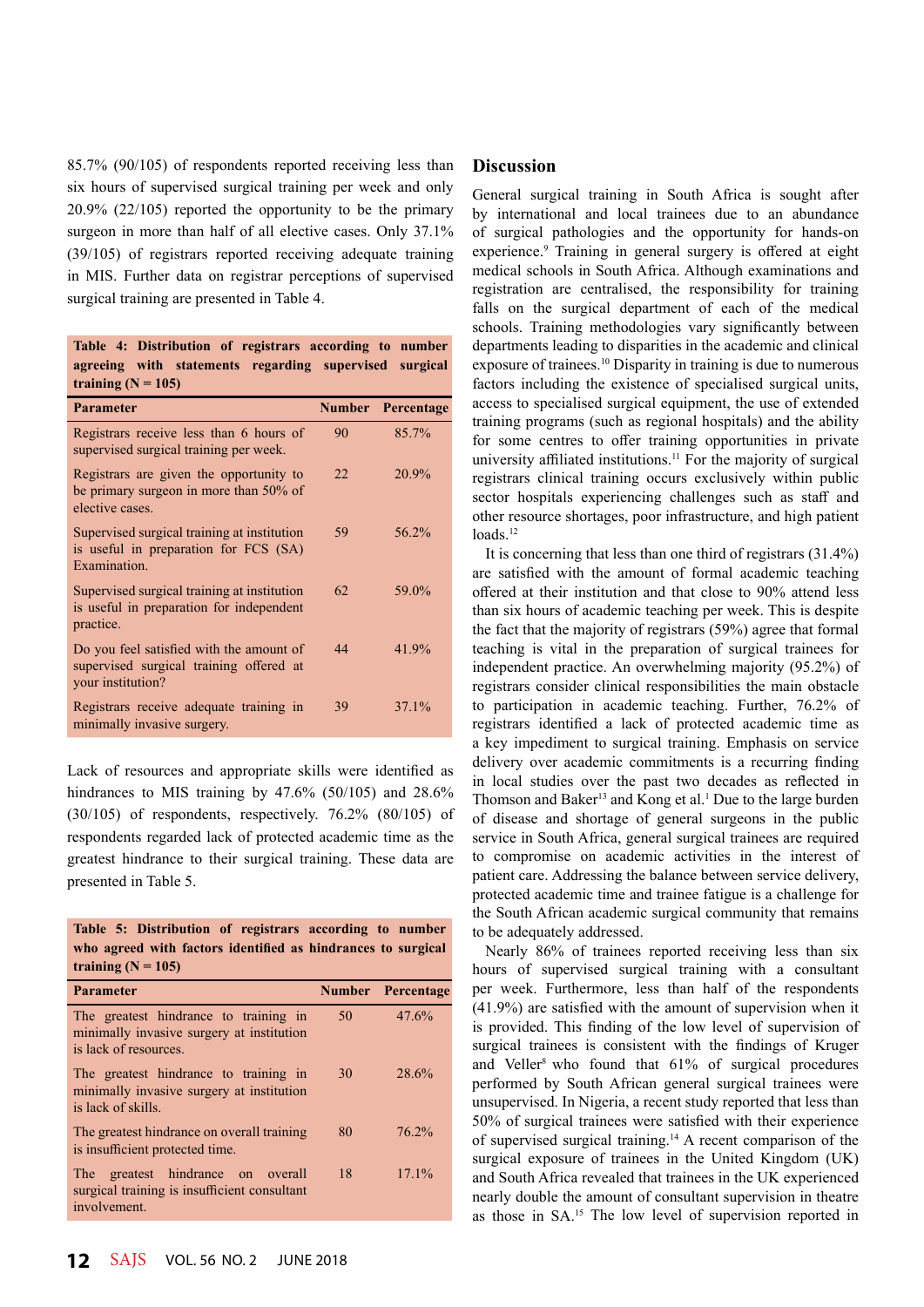this study may be due to the shortage of general surgical consultants in the public sector, and the pull of private practice for those working in both public and private sectors. Surgical training in South Africa remains Halsteadian in nature.<sup>7</sup> In this environment, the transformation of a trainee into a competent surgeon is strongly influenced by senior supervision.<sup>5,14,16</sup>

Minimal access surgery is now considered best practice in the management of a range of surgical pathologies. As demonstrated in certain centers in South Africa, the adoption and growth of MIS is possible within the public health sector.<sup>17</sup> MIS is well established and even flourishing within certain public training centres. This demonstrates that so called 'technologically advanced' surgery need not be the domain of the private sector in South Africa. This said, less than half of surgical trainees (37.1%) are currently satisfied with their training in MIS. Adequate training in MIS necessitates exposure to techniques of laparoscopy and ongoing exposure and supervised practice.<sup>17</sup> This may be facilitated through surgical skills laboratories, surgical simulators,<sup>17</sup> web based expert tutorials,<sup>18</sup> and laparoscopy courses. Lack of resources (47.6%) and lack of necessary skills (28.6%) were identified as the greatest obstacles to training in MIS. These findings are similar to those of De Beer et al.<sup>7</sup> and Apostolou et al.<sup>17</sup> who also identified lack of resources as the main impediment to laparoscopy in the South African public health sector. Further, they concluded that training in laparoscopy in South Africa was sub-optimal<sup>17</sup> and required a concerted effort from the surgical fraternity and public health administrators to address.

## **Limitations**

We acknowledge that this study was limited by the low sample size, the fact that results were not reported by institution (to minimise the potential for real or imagined repercussions for respondents) and that only 6 of 8 training centers in the country were sampled. This said, we believe this study highlights important trends inhibiting surgical training in South Africa.

# **Conclusion**

General surgical registrars are concerned with the current training programme which they perceive to be confronted by three main challenges. These are lack of protected academic time, inadequate senior supervision in theatre and insufficient exposure to MIS. There is doubt amongst registrars that the level of training currently received is adequate to impart sufficient skills and acumen to practice independently upon qualification. South Africa has a long tradition of training skilled surgeons.<sup>10</sup> The challenges presented above necessitate a review of surgical training in order to maintain this proud tradition.

# **Recommendations**

On the basis of our findings and given that the immediate enrolment of newly qualified specialists in fellowship

programmes in low and middle income countries (such as South Africa) with small specialist pools and high surgical needs may be detrimental to the surgical needs of these countries, we suggest that the current model for general surgical training be reviewed. We propose greater monitoring of the academic and service delivery responsibilities of consultants employed in the public and private sectors. We also suggest mentorship programmes for junior specialists, as utilised by the American College of Surgeons,<sup>18</sup> with the objective of reinvigorating the role of general surgery consultants within the public sector. Additionally, we propose the mandatory completion of courses in MIS as a prerequisite for qualification and the creation of opportunity for registrars to rotate through well-established local MIS centers. Discrepant access to the private sector through university affiliated academic surgical departments may be addressed by offering those universities without access to private academic centres the opportunity to formally rotate their trainees through those that do. Finally, we propose the institution and enforcement of minimum provision and attendance requirements on academic activities for general surgery trainees.

# **Acknowledgements**

The authors would like to thank Dr. Tumi Mabogoane, Dr. Siddharth R Gautam, Dr. Chun-Yen Wu and Dr Megan Peffer for their contribution.

## **REFERENCES**

- 1. Kong VY, Odendaal JJ, Clarke DL. Surgical resident working hours in South Africa. S Afr J Surg. 2015;53(3):8-10. Available from: http://dx.doi.org/10.7196/SAJS.7845
- 2. Mattar SG, Alseidi AA, Jones DB, et al. General Surgery Residency Inadequately Prepares Trainees for Fellowship. Ann Surg. 2013;258(3):440-9. Available from: http://dx.doi. org/10.1097/SLA.0b013e3182a191ca
- 3. Krige JEJ. Departments of Surgery in South Africa legacies of the past, challenges for the future. S Afr J Surg. 2004;42(3):76- 7.
- 4. Patel N, Naidoo P, Govender T, et al. South African general surgery registrar perceptions of the research component of training: Hope for the future? S Afr Med J. 2016;106(2):169- 71. Available from: http://dx.di.org//10.7196/SAMJ.2016. v106i2.10310
- 5. Debas HT, Bass B, Brennan MF, et al. American Surgical Association Blue Ribbon Committee Report on Surgical Education: 2004. Ann Surg. 2005;241(1):1-8. Available from: http://dx.doi.org/10.1097/01.sla.0000150066.83563.52
- 6. Sachdeva AK, Bell RH, Britt LD, et al. National Efforts to Reform Residency Education in General Surgery. Acad Med. 2007;82(12):1200-10. Available from: http://dx.doi. org/10.1097/ACM.0b013e318159e052
- 7. De Beer MM, Karusseit VOL, Pienaar BH. Perspectives of South African general surgeons regarding their postgraduate training. S Afr J Surg. 2014;52(3):67-71. Available from: http:// dx.doi.org/10.7196/SAJS.1993
- 8. Kruger D, Veller MG. Exposure to key surgical procedures during general surgical training in South Africa. S Afr J Surg. 2014;52(4):96-100. Available from: http://dx.doi.org/10.7196/ sajs.2162